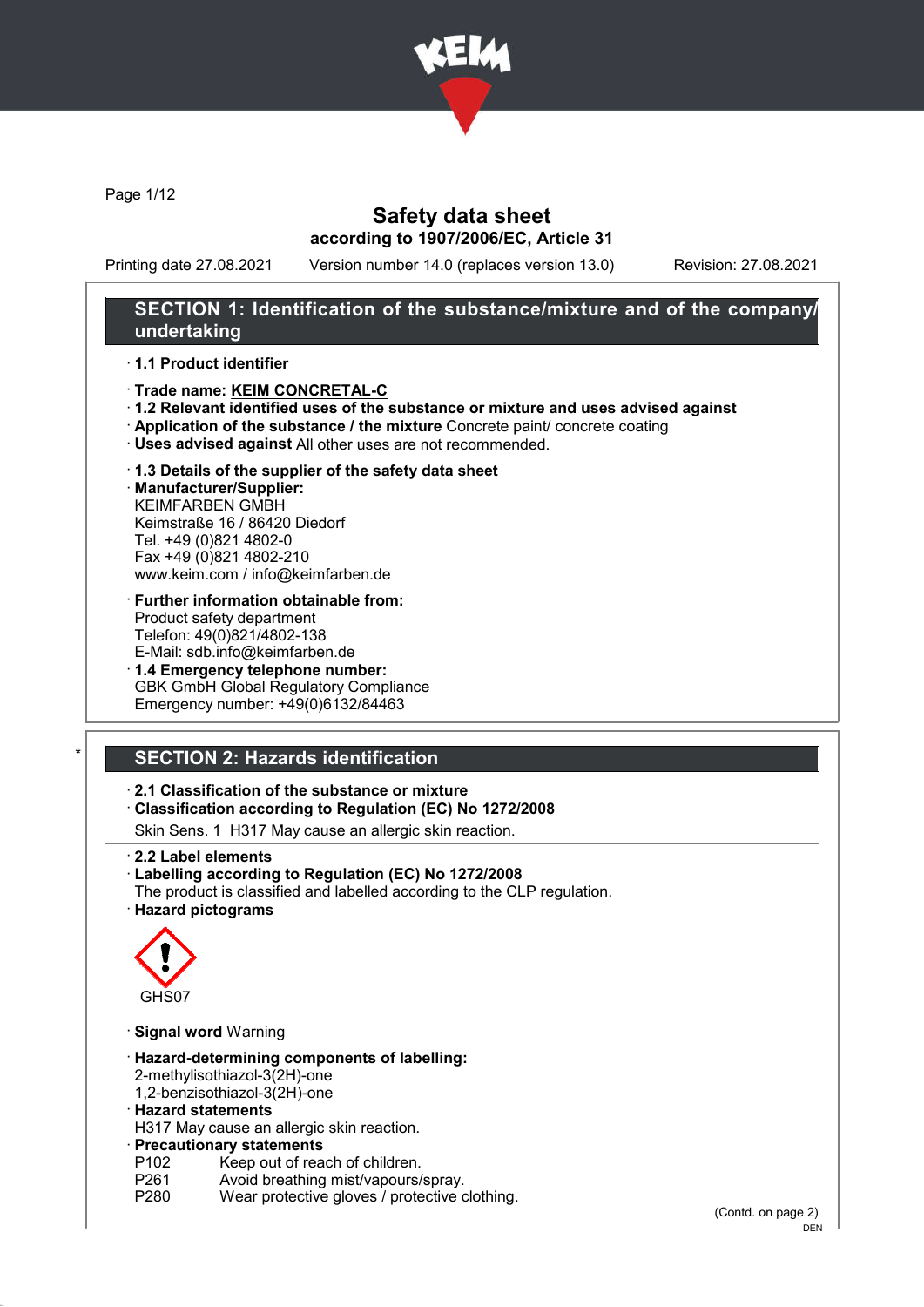

Page 2/12

# Safety data sheet according to 1907/2006/EC, Article 31

Printing date 27.08.2021 Version number 14.0 (replaces version 13.0) Revision: 27.08.2021

### Trade name: KEIM CONCRETAL-C

(Contd. of page 1)

P302+P352 IF ON SKIN: Wash with plenty of soap and water.

P333+P313 If skin irritation or rash occurs: Get medical advice/attention.

P362+P364 Take off contaminated clothing and wash it before reuse.

P501 Dispose of contents/container in accordance with regional/national regulations.

#### Additional information:

EUH211 Warning! Hazardous respirable droplets may be formed when sprayed. Do not breathe spray or mist.

#### · 2.3 Other hazards

#### · Results of PBT and vPvB assessment

· PBT: Not applicable

· vPvB: Not applicable

## **SECTION 3: Composition/information on ingredients**

#### · 3.2 Mixtures

· Description: Aqueous solution of silica sol, acrylic polymer, mineral fillers, pigments, additives.

| · Dangerous components:                                                                                         |                                                                                                                                                                                                                                                                                                                                 |            |
|-----------------------------------------------------------------------------------------------------------------|---------------------------------------------------------------------------------------------------------------------------------------------------------------------------------------------------------------------------------------------------------------------------------------------------------------------------------|------------|
| CAS: 13463-67-7<br>EINECS: 236-675-5<br>Index number: 022-006-00-2<br>Reg.nr.: 01-2119486799-10-<br><b>XXXX</b> | titanium dioxide [in powder form containing 1 % or more<br>of particles with aerodynamic diameter $\leq 10 \mu m$ ]<br><b>◆ Carc. 2, H351</b>                                                                                                                                                                                   | < 15%      |
| CAS: 2634-33-5<br>EINECS: 220-120-9<br>Index number: 613-088-00-6                                               | 1,2-benzisothiazol-3(2H)-one<br>Acute Tox. 2, H330; <b>Eye Dam. 1, H318</b> ;<br>Ke> Aquatic Acute 1, H400; Aquatic Chronic 2, H411;<br>Acute Tox. 4, H302; Skin Irrit. 2, H315; Skin Sens. 1,<br>H317<br>Specific concentration limit: Skin Sens. 1; H317: $C \ge$<br>$0.05\%$                                                 | $< 0.02\%$ |
| CAS: 2682-20-4<br>EINECS: 220-239-6<br>Index number: 613-326-00-9                                               | 2-methylisothiazol-3(2H)-one<br>Acute Tox. 3, H301; Acute Tox. 3, H311; Acute Tox.<br>2, H330; Skin Corr. 1B, H314; Eye Dam. 1, H318;<br>EXA Aquatic Acute 1, H400 (M=10); Aquatic Chronic 1,<br>$H$ 410 (M=1); $\diamondsuit$ Skin Sens. 1A, H317, EUH071<br>Specific concentration limit: Skin Sens. 1A; H317: C ≥<br>0.0015% | $< 0.01\%$ |

· Additional information: For the wording of the listed hazard phrases refer to section 16.

## SECTION 4: First aid measures

#### · 4.1 Description of first aid measures

#### General information:

With appearance of symptoms or in cases of doubt seek medical advice . When seeing the doctor we suggest to present this safety data sheet.

(Contd. on page 3)

DEN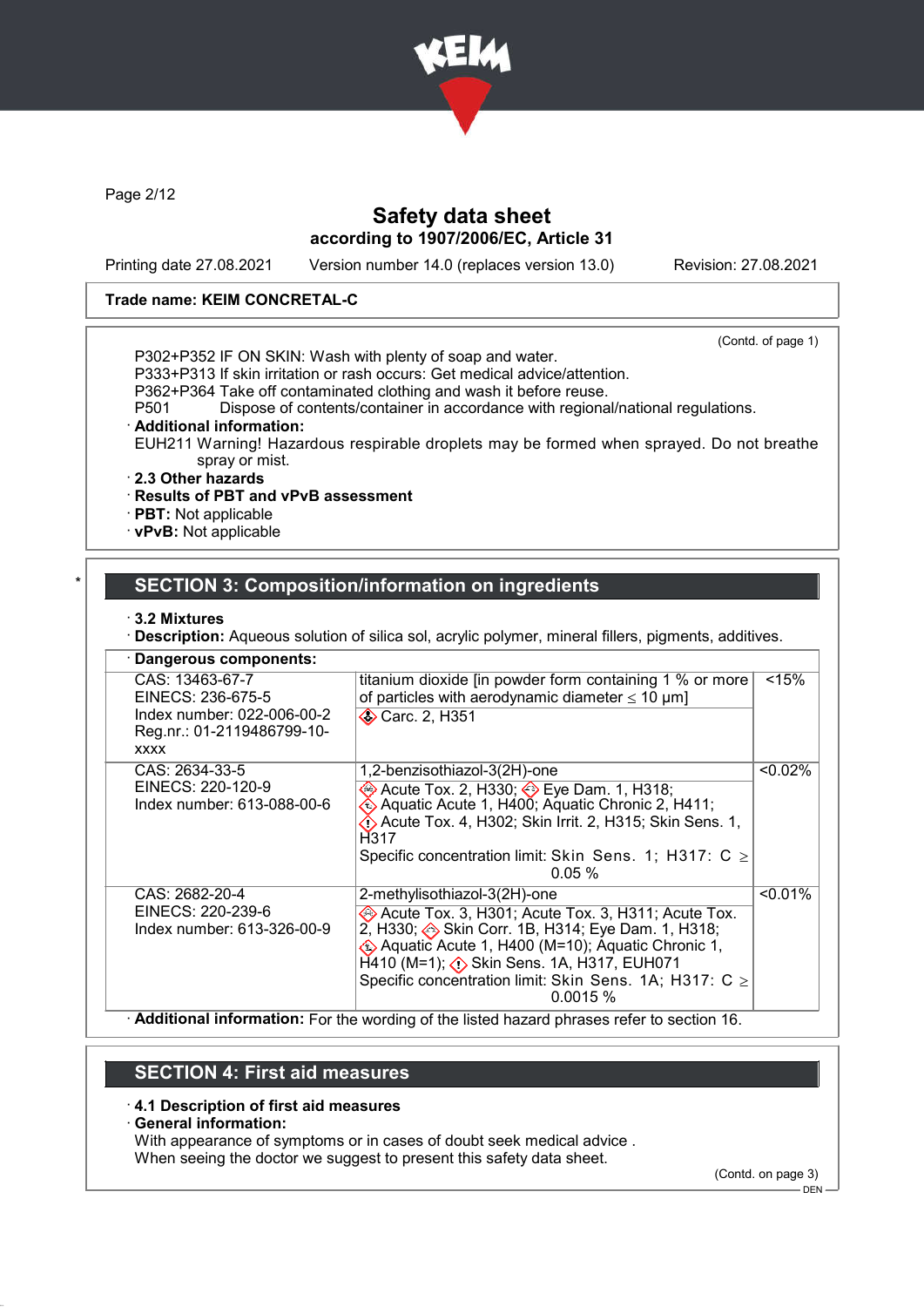

Page 3/12

## Safety data sheet according to 1907/2006/EC, Article 31

Printing date 27.08.2021 Version number 14.0 (replaces version 13.0) Revision: 27.08.2021

### Trade name: KEIM CONCRETAL-C

(Contd. of page 2)

· After inhalation: Take affected people into fresh air and keep quiet. Seek medical treatment in case of complaints.

- · After skin contact: Immediately wash with water and soap and rinse thoroughly. Do not use solvents or thinners.
- If skin irritation continues, consult a doctor. · After eye contact:
- Rinse opened eye for several minutes under running water. Then consult a doctor. · After swallowing:
- Rinse mouth and throat well with water.
- Do not induce vomiting; call for medical help immediately.
- · 4.2 Most important symptoms and effects, both acute and delayed No further relevant information available.
- · 4.3 Indication of any immediate medical attention and special treatment needed No further relevant information available.

## SECTION 5: Firefighting measures

- · 5.1 Extinguishing media
- · Suitable extinguishing agents:

CO2, powder or water spray. Fight larger fires with water spray or alcohol resistant foam.

· 5.2 Special hazards arising from the substance or mixture

In case of fire, the following can be released: carbon oxide (COx)

- acrylic monomers
- · 5.3 Advice for firefighters
- · Specila protective equipment: Wear self-contained respiratory protective device.
- · Additional information

The product itself is not inflammable. The remaining polymer after ablating of the aqueous phase is flammable.

In case of fire do not breathe smoke, fumes and vapours.

Dispose of fire debris and contaminated fire fighting water in accordance with official regulations. Cool endangered receptacles with water spray.

# SECTION 6: Accidental release measures

- · 6.1 Personal precautions, protective equipment and emergency procedures Ensure adequate ventilation Avoid contact with skin and eyes. Respect the protection rules (see section 7 a. 8). Particular danger of slipping on leaked/spilled product. · 6.2 Environmental precautions: Do not allow product to reach soil, sewage system or any water course. Follow local governmental rules and regulations.
	- Dilute with plenty of water.

(Contd. on page 4)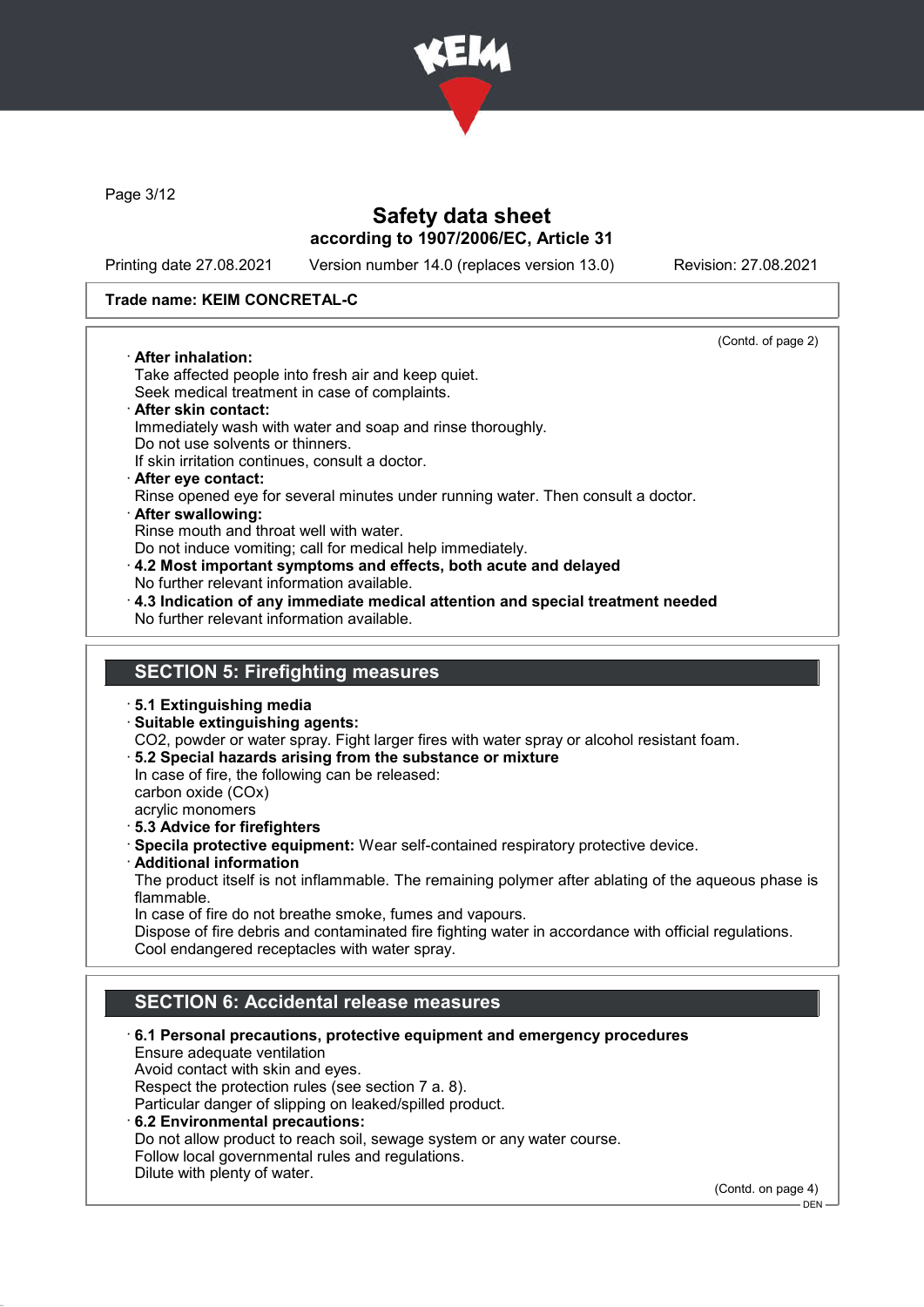

Page 4/12

## Safety data sheet according to 1907/2006/EC, Article 31

Printing date 27.08.2021 Version number 14.0 (replaces version 13.0) Revision: 27.08.2021

### Trade name: KEIM CONCRETAL-C



· Ingredients with limit values that require monitoring at the workplace:

13463-67-7 titanium dioxide [in powder form containing 1 % or more of particles with aerodynamic diameter  $\leq 10 \mu m$ ]

AGW (Germany) Long-term value: 1.25\* 10\*\* mg/m<sup>3</sup>

2(II);\*alveolengängig\*\*einatembar; AGS, DFG

# 2634-33-5 1,2-benzisothiazol-3(2H)-one

MAK (Germany) vgl.Abschn.IIb und Xc

(Contd. on page 5)

DEN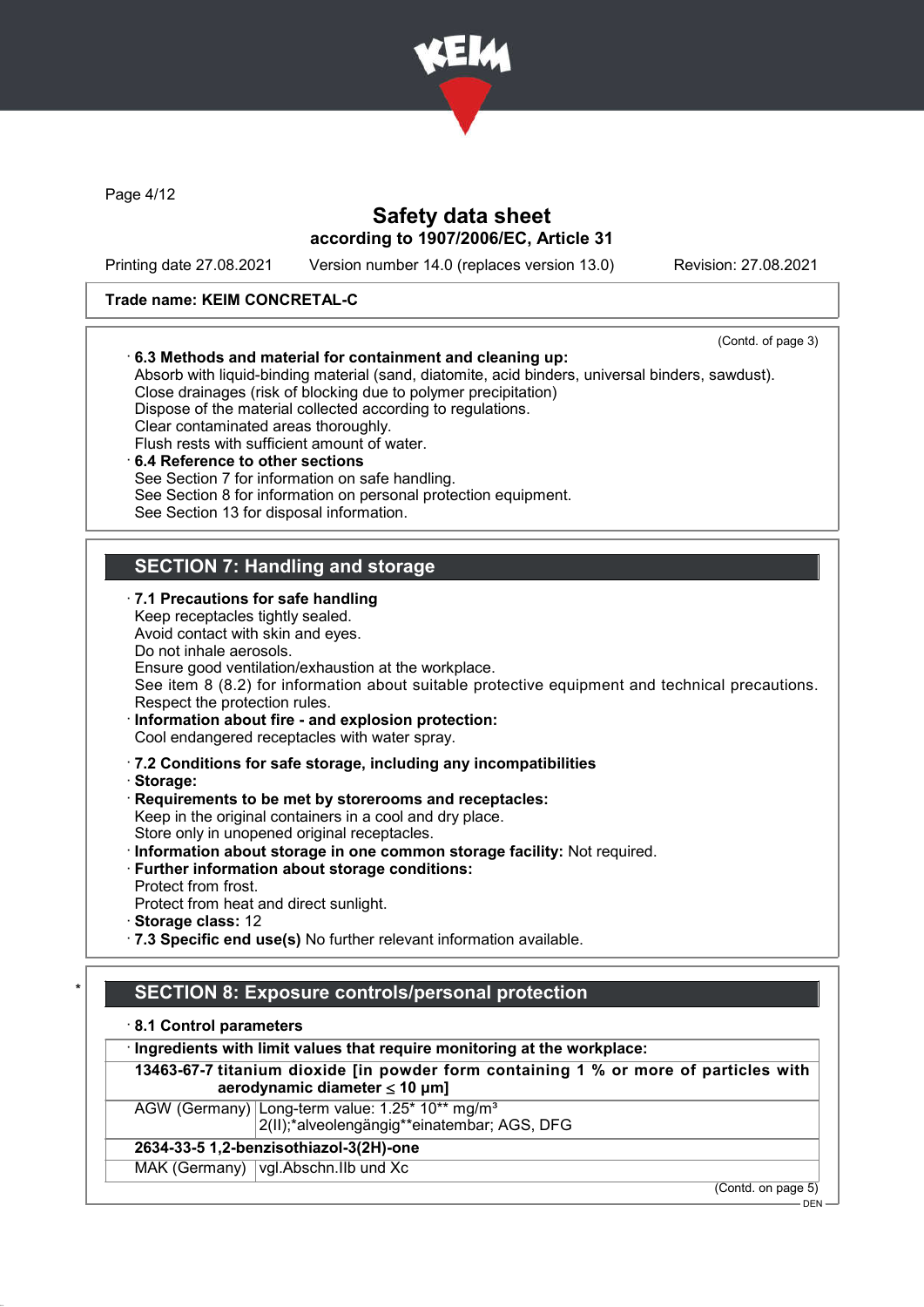

Page 5/12

# Safety data sheet according to 1907/2006/EC, Article 31

Printing date 27.08.2021 Version number 14.0 (replaces version 13.0) Revision: 27.08.2021

## Trade name: KEIM CONCRETAL-C

|                                                            | (Contd. of page 4)                                                                                   |
|------------------------------------------------------------|------------------------------------------------------------------------------------------------------|
| 2682-20-4 2-methylisothiazol-3(2H)-one                     |                                                                                                      |
| Long-term value: 0.2 E mg/m <sup>3</sup><br>MAK (Germany)  |                                                                                                      |
| vgl. Abschn. Xc                                            |                                                                                                      |
|                                                            | Additional information: The lists valid during the making were used as basis.                        |
| 8.2 Exposure controls                                      |                                                                                                      |
|                                                            | · Individual protection measures, such as personal protective equipment                              |
| · General protective and hygienic measures:                |                                                                                                      |
| Avoid contact with the eyes and skin.                      |                                                                                                      |
| Do not inhale aerosols.                                    |                                                                                                      |
| Wash hands before breaks and at the end of work.           |                                                                                                      |
| Immediately remove all soiled and contaminated clothing.   |                                                                                                      |
| <b>Respiratory protection:</b>                             |                                                                                                      |
|                                                            | Use suitable respiratory protective device only when aerosol or mist is formed.                      |
| Combination filter A/P                                     |                                                                                                      |
| · Hand protection Protective gloves                        |                                                                                                      |
| <b>Material of gloves</b>                                  |                                                                                                      |
| suitable material e.g.:                                    |                                                                                                      |
| Nitrile rubber, NBR                                        |                                                                                                      |
| Recommended thickness of the material: $\geq 0.5$ mm       |                                                                                                      |
|                                                            | The selection of the suitable gloves does not only depend on the material, but also on further marks |
|                                                            | of quality and varies from manufacturer to manufacturer. As the product is a preparation of several  |
|                                                            | substances, the resistance of the glove material can not be calculated in advance and has therefore  |
| to be checked prior to the application.                    |                                                                                                      |
| Penetration time of glove material                         |                                                                                                      |
| Value for the permeation: level $\geq 6$ (480 min)         |                                                                                                      |
|                                                            | The determined penetration times according to EN 16523-1:2015 are not performed under practical      |
|                                                            | conditions. Therefore a maximum wearing time, which corresponds to 50% of the penetration time,      |
| is recommended.                                            |                                                                                                      |
|                                                            | The exact break trough time has to be found out by the manufacturer of the protective gloves and     |
| has to be observed.                                        |                                                                                                      |
|                                                            |                                                                                                      |
| Eye/face protection Safety glasses                         |                                                                                                      |
| <b>Body protection: Protective work clothing</b>           |                                                                                                      |
| <b>Environmental exposure controls</b>                     |                                                                                                      |
| See Section 12 and 6.2                                     |                                                                                                      |
| No further relevant information available.                 |                                                                                                      |
|                                                            |                                                                                                      |
| <b>SECTION 9: Physical and chemical properties</b>         |                                                                                                      |
|                                                            |                                                                                                      |
| .9.1 Information on basic physical and chemical properties |                                                                                                      |
| <b>General Information</b>                                 |                                                                                                      |
| · Physical state                                           | Fluid                                                                                                |
| · Colour:                                                  | Different, according to colouring.                                                                   |
| · Odour:                                                   | Characteristic                                                                                       |

· Odour threshold: Not determined

(Contd. on page 6)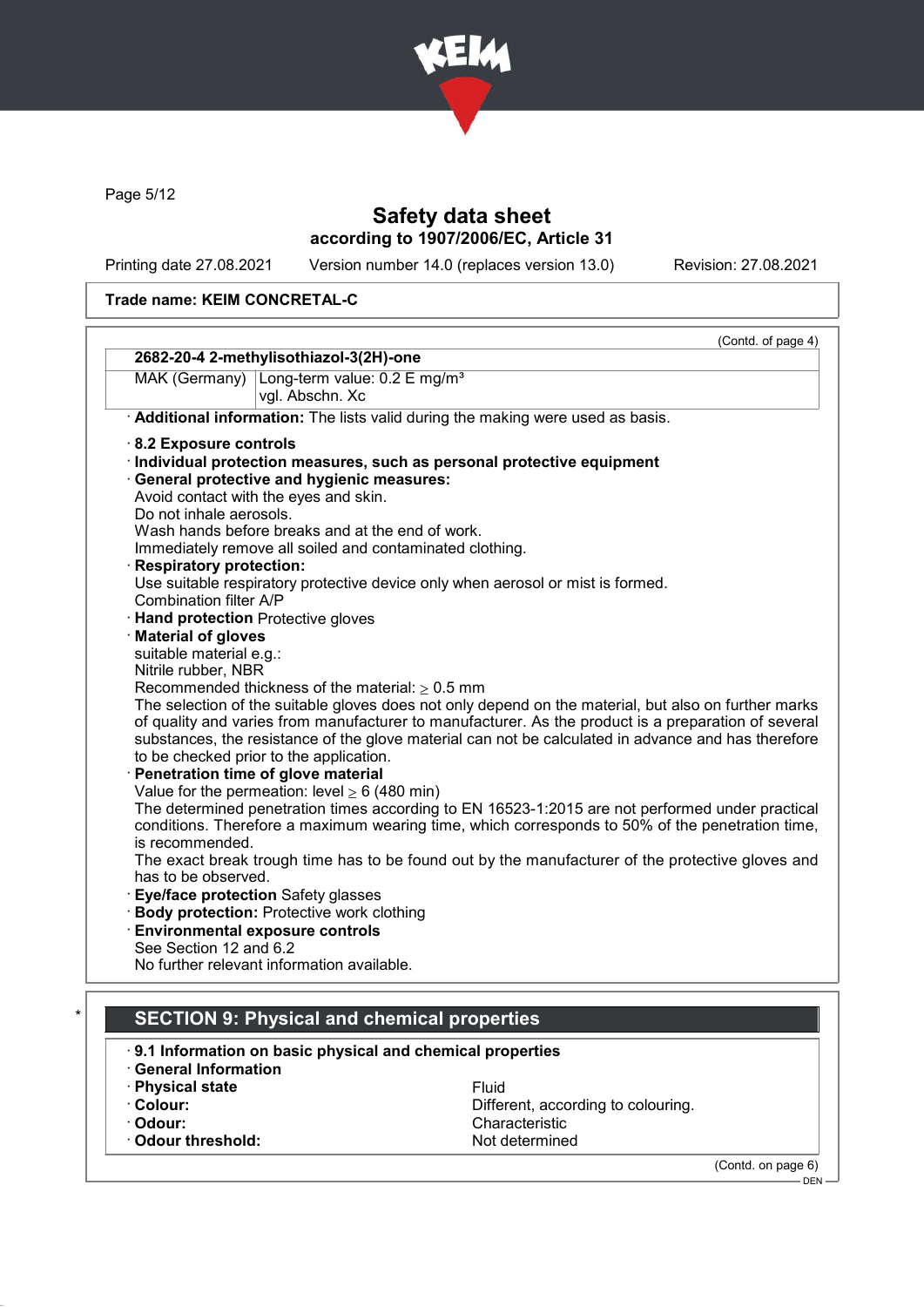

Page 6/12

# Safety data sheet according to 1907/2006/EC, Article 31

Printing date 27.08.2021 Version number 14.0 (replaces version 13.0) Revision: 27.08.2021

### Trade name: KEIM CONCRETAL-C

|                                                 | (Contd. of page 5)                                |
|-------------------------------------------------|---------------------------------------------------|
| · Melting point/freezing point:                 | Not determined                                    |
| · Boiling point or initial boiling point and    |                                                   |
| boiling range                                   | ~100 °C (7732-18-5 water, distilled, conductivity |
|                                                 | or of similar purity)                             |
| · Flammability                                  | Not applicable                                    |
| <b>Lower and upper explosion limit</b>          |                                                   |
| · Lower:                                        | Not applicable                                    |
| $\cdot$ Upper:                                  | Not applicable                                    |
| · Flash point:                                  | Not applicable                                    |
| · Auto-ignition temperature:                    | Product is not selfigniting.                      |
| Decomposition temperature:                      | Not determined                                    |
| $\cdot$ pH at 20 $\degree$ C                    | $8 - 9$                                           |
| · Viscosity:                                    |                                                   |
|                                                 | Not determined                                    |
| · Kinematic viscosity                           |                                                   |
| · Dynamic at 20 °C:                             | 1.300-1.600* mPas                                 |
| · Solubility                                    |                                                   |
| $\cdot$ water:                                  | Miscible                                          |
| · Partition coefficient n-octanol/water (log    |                                                   |
| value)                                          | Not applicable                                    |
| · Vapour pressure at 20 °C:                     | ~23 hPa (7732-18-5 water, distilled, conductivity |
|                                                 | or of similar purity)                             |
| · Density and/or relative density               |                                                   |
| · Density at 20 °C:                             | 1.3-1.5 $*$ g/cm <sup>3</sup>                     |
| · Relative density                              | Not determined                                    |
| · Vapour density                                | Not applicable.                                   |
| ⋅ 9.2 Other information                         | * The values are for freshly produced material    |
|                                                 | and may change with the time.                     |
| · Appearance:                                   |                                                   |
| $\cdot$ Form:                                   | Pasty                                             |
| · Important information on protection of health |                                                   |
| and environment, and on safety.                 |                                                   |
| · Ignition temperature:                         | Not determined                                    |
| <b>Explosive properties:</b>                    | Product does not present an explosion hazard.     |
| Change in condition                             |                                                   |
| · Softening point/range                         |                                                   |
|                                                 |                                                   |
| Oxidising properties:                           | Not applicable                                    |
| <b>Evaporation rate</b>                         | Not applicable                                    |
| Information with regard to physical hazard      |                                                   |
| classes                                         |                                                   |
| · Explosives                                    | Void                                              |
|                                                 |                                                   |
|                                                 |                                                   |
| · Flammable gases                               | Void                                              |
| · Aerosols                                      | Void                                              |
| Oxidising gases                                 | Void                                              |
| · Gases under pressure<br>· Flammable liquids   | Void<br>Void                                      |

DEN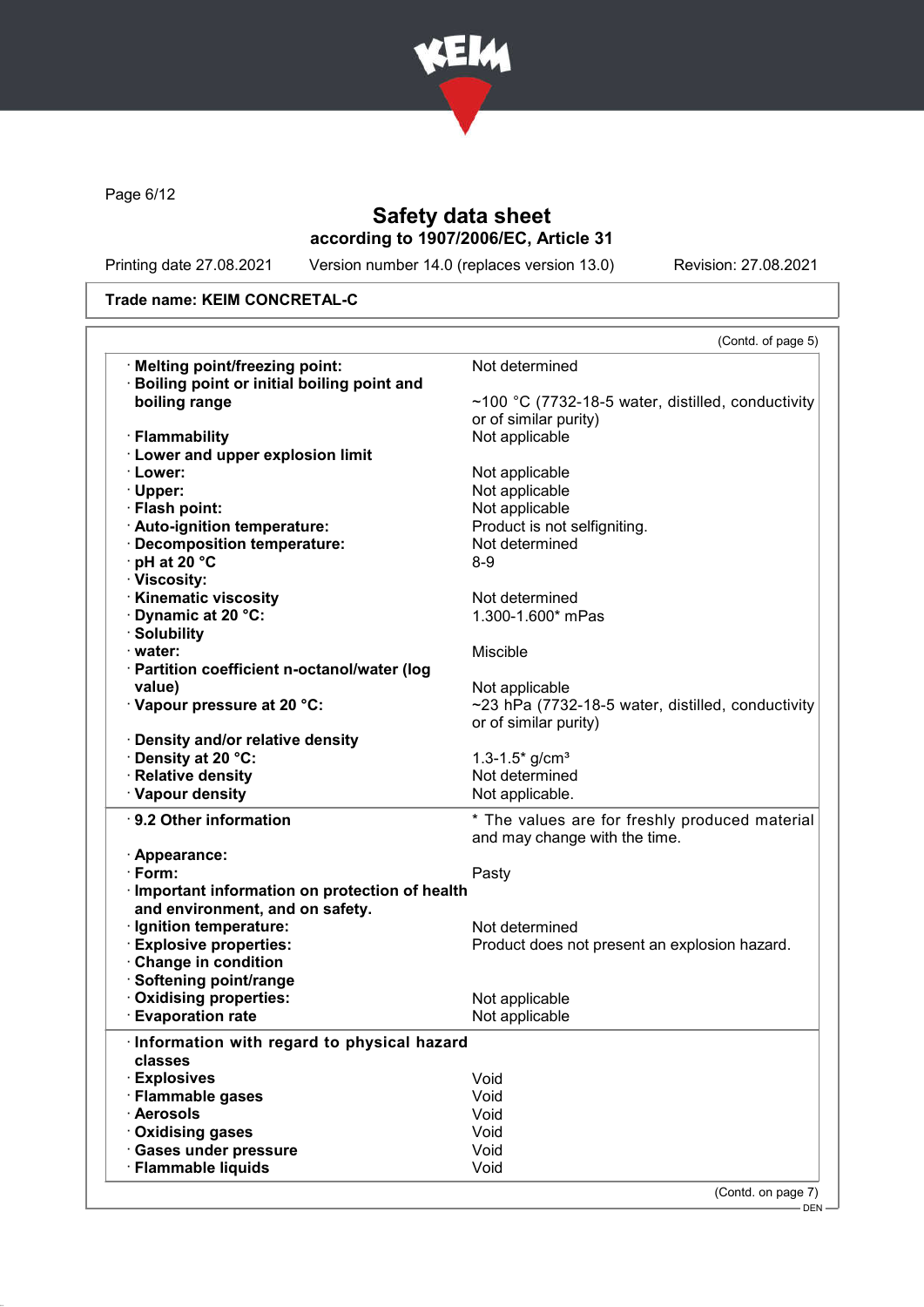

Page 7/12

# Safety data sheet according to 1907/2006/EC, Article 31

Printing date 27.08.2021 Version number 14.0 (replaces version 13.0) Revision: 27.08.2021

#### Trade name: KEIM CONCRETAL-C

|                                               |      | (Contd. of page 6) |
|-----------------------------------------------|------|--------------------|
| · Flammable solids                            | Void |                    |
| $\cdot$ Self-reactive substances and mixtures | Void |                    |
| $\cdot$ Pyrophoric liquids                    | Void |                    |
| · Pyrophoric solids                           | Void |                    |
| · Self-heating substances and mixtures        | Void |                    |
| · Substances and mixtures, which emit         |      |                    |
| flammable gases in contact with water         | Void |                    |
| · Oxidising liquids                           | Void |                    |
| Oxidising solids                              | Void |                    |
| Organic peroxides                             | Void |                    |
| Corrosive to metals                           | Void |                    |
| · Desensitised explosives                     | Void |                    |

## SECTION 10: Stability and reactivity

· 10.1 Reactivity No further relevant information available.

· 10.2 Chemical stability Stable under normal conditions of storage and use.

· Thermal decomposition / conditions to be avoided:

No decomposition if used according to specifications.

- · 10.3 Possibility of hazardous reactions No dangerous reactions known.
- · 10.4 Conditions to avoid No further relevant information available.
- · 10.5 Incompatible materials: No further relevant information available.
- · 10.6 Hazardous decomposition products:

In case of fire, the following can be released:

Carbon oxides (COx)

acrylic monomers

No hazardous decomposition products if stored and handled as prescribed.

## SECTION 11: Toxicological information

· 11.1 Information on hazard classes as defined in Regulation (EC) No 1272/2008

· Acute toxicity Based on available data, the classification criteria are not met.

|                                        |              | 13463-67-7 titanium dioxide [in powder form containing 1 % or more of particles with<br>aerodynamic diameter $\leq 10$ µm] |
|----------------------------------------|--------------|----------------------------------------------------------------------------------------------------------------------------|
|                                        |              | Inhalative $ ATE \text{ mix } (4h)   > 5 \text{ mg/l } (inhalation)$                                                       |
|                                        | ATE mix      | $>2,000$ mg/kg (dermal)                                                                                                    |
|                                        |              | $>2,000$ mg/kg (orally)                                                                                                    |
|                                        | <b>NOAEL</b> | 3,500 mg/kg /Oral (rat) (90d)                                                                                              |
| 2634-33-5 1,2-benzisothiazol-3(2H)-one |              |                                                                                                                            |
| Oral                                   | ATE.         | 500 mg/kg (not specified) (Rechenmethode)                                                                                  |
|                                        |              | (Contd. on page 8)                                                                                                         |

DEN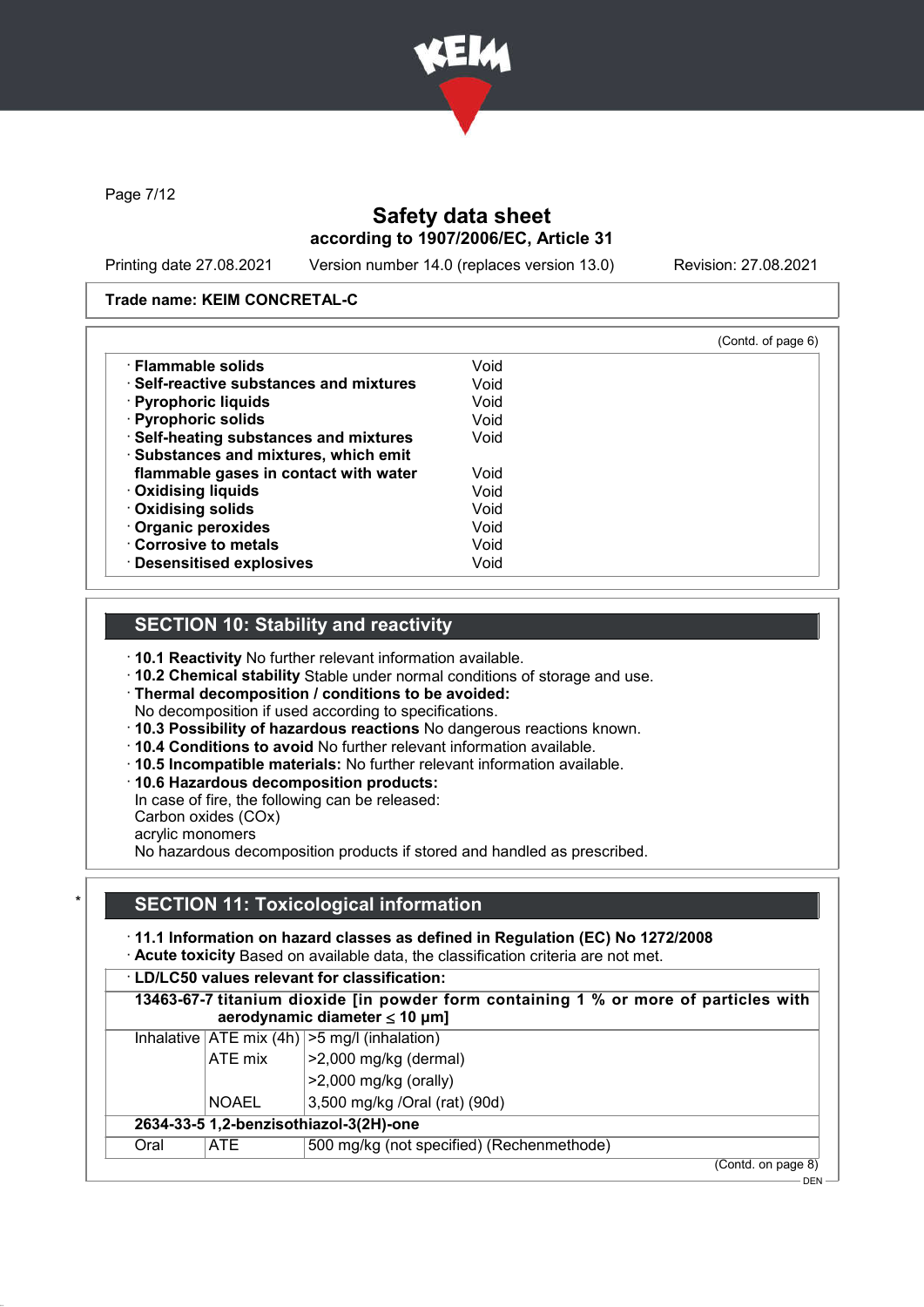

Page 8/12

# Safety data sheet according to 1907/2006/EC, Article 31

Printing date 27.08.2021 Version number 14.0 (replaces version 13.0) Revision: 27.08.2021

## Trade name: KEIM CONCRETAL-C

|                       |                                                             | (Contd. of page 7)                                                                                                                                                                                                                                                                                                                                                                                                                                                                                                                                                                                                                                                                                                                                                                                                                                                                                                                                                                                                                                                                                                                                                                                                                      |  |
|-----------------------|-------------------------------------------------------------|-----------------------------------------------------------------------------------------------------------------------------------------------------------------------------------------------------------------------------------------------------------------------------------------------------------------------------------------------------------------------------------------------------------------------------------------------------------------------------------------------------------------------------------------------------------------------------------------------------------------------------------------------------------------------------------------------------------------------------------------------------------------------------------------------------------------------------------------------------------------------------------------------------------------------------------------------------------------------------------------------------------------------------------------------------------------------------------------------------------------------------------------------------------------------------------------------------------------------------------------|--|
|                       |                                                             | 2682-20-4 2-methylisothiazol-3(2H)-one                                                                                                                                                                                                                                                                                                                                                                                                                                                                                                                                                                                                                                                                                                                                                                                                                                                                                                                                                                                                                                                                                                                                                                                                  |  |
| Oral                  | LD50                                                        | 235 mg/kg (rat) (männlich)                                                                                                                                                                                                                                                                                                                                                                                                                                                                                                                                                                                                                                                                                                                                                                                                                                                                                                                                                                                                                                                                                                                                                                                                              |  |
|                       |                                                             | 183 mg/kg (rat) (weiblich)                                                                                                                                                                                                                                                                                                                                                                                                                                                                                                                                                                                                                                                                                                                                                                                                                                                                                                                                                                                                                                                                                                                                                                                                              |  |
| Dermal                | LD50                                                        | 242 mg/kg (rat) (OECD 402)                                                                                                                                                                                                                                                                                                                                                                                                                                                                                                                                                                                                                                                                                                                                                                                                                                                                                                                                                                                                                                                                                                                                                                                                              |  |
|                       | Contains MIT, BIT.                                          | · Skin corrosion/irritation Frequent persistent contact with the skin may cause skin irritation.<br>· Serious eye damage/irritation In case of longer exposure, irritating effect is possible.<br>during inhalation: Irritant effect possible.<br>during swallowing: Irritant effect possible<br>· Respiratory or skin sensitisation<br>$MIT = 2-methylisothiazol-3(2H)-one$<br>$BIT = 1,2$ -benzisothiazol-3(2H)-one<br>May cause an allergic skin reaction.<br>· Germ cell mutagenicity Based on available data, the classification criteria are not met.<br>· Carcinogenicity Based on available data, the classification criteria are not met.<br>· Reproductive toxicity Based on available data, the classification criteria are not met.<br>STOT-single exposure Based on available data, the classification criteria are not met.<br>STOT-repeated exposure Based on available data, the classification criteria are not met.<br>· Aspiration hazard Based on available data, the classification criteria are not met.<br>· Other information (about experimental toxicology):<br>Experimental analysis are not available.<br>The product was not tested. The statements on toxicology have been derived from the properties of |  |
|                       | the individual components.<br>Subacute to chronic toxicity: |                                                                                                                                                                                                                                                                                                                                                                                                                                                                                                                                                                                                                                                                                                                                                                                                                                                                                                                                                                                                                                                                                                                                                                                                                                         |  |
|                       | · Repeated dose toxicity                                    |                                                                                                                                                                                                                                                                                                                                                                                                                                                                                                                                                                                                                                                                                                                                                                                                                                                                                                                                                                                                                                                                                                                                                                                                                                         |  |
|                       |                                                             | 13463-67-7 titanium dioxide [in powder form containing 1 % or more of particles with<br>aerodynamic diameter $\leq 10$ µm]                                                                                                                                                                                                                                                                                                                                                                                                                                                                                                                                                                                                                                                                                                                                                                                                                                                                                                                                                                                                                                                                                                              |  |
|                       |                                                             | Inhalative NOAEC 10 mg/m <sup>3</sup> (rat) (90d)                                                                                                                                                                                                                                                                                                                                                                                                                                                                                                                                                                                                                                                                                                                                                                                                                                                                                                                                                                                                                                                                                                                                                                                       |  |
|                       |                                                             | . CMR effects (carcinogenity, mutagenicity and toxicity for reproduction) Not applicable<br>11.2 Information on other hazards                                                                                                                                                                                                                                                                                                                                                                                                                                                                                                                                                                                                                                                                                                                                                                                                                                                                                                                                                                                                                                                                                                           |  |
|                       |                                                             | <b>Endocrine disrupting properties</b>                                                                                                                                                                                                                                                                                                                                                                                                                                                                                                                                                                                                                                                                                                                                                                                                                                                                                                                                                                                                                                                                                                                                                                                                  |  |
|                       | None of the ingredients is listed.                          |                                                                                                                                                                                                                                                                                                                                                                                                                                                                                                                                                                                                                                                                                                                                                                                                                                                                                                                                                                                                                                                                                                                                                                                                                                         |  |
|                       |                                                             |                                                                                                                                                                                                                                                                                                                                                                                                                                                                                                                                                                                                                                                                                                                                                                                                                                                                                                                                                                                                                                                                                                                                                                                                                                         |  |
|                       |                                                             | <b>SECTION 12: Ecological information</b>                                                                                                                                                                                                                                                                                                                                                                                                                                                                                                                                                                                                                                                                                                                                                                                                                                                                                                                                                                                                                                                                                                                                                                                               |  |
| $\cdot$ 12.1 Toxicity |                                                             |                                                                                                                                                                                                                                                                                                                                                                                                                                                                                                                                                                                                                                                                                                                                                                                                                                                                                                                                                                                                                                                                                                                                                                                                                                         |  |
| · Aquatic toxicity:   |                                                             |                                                                                                                                                                                                                                                                                                                                                                                                                                                                                                                                                                                                                                                                                                                                                                                                                                                                                                                                                                                                                                                                                                                                                                                                                                         |  |
|                       |                                                             | 13463-67-7 titanium dioxide [in powder form containing 1 % or more of particles with<br>aerodynamic diameter $\leq 10$ µm]                                                                                                                                                                                                                                                                                                                                                                                                                                                                                                                                                                                                                                                                                                                                                                                                                                                                                                                                                                                                                                                                                                              |  |

| EC 50       | >10,000 mg/l (algae) (ISO 10253)        |  |
|-------------|-----------------------------------------|--|
| EC50        | >100 mg/kg (freshwater alga) (OECD 201) |  |
| <b>NOEC</b> | ≥100,000 mg/kg (sediment fresh water)   |  |

(Contd. on page 9) –<br>DEN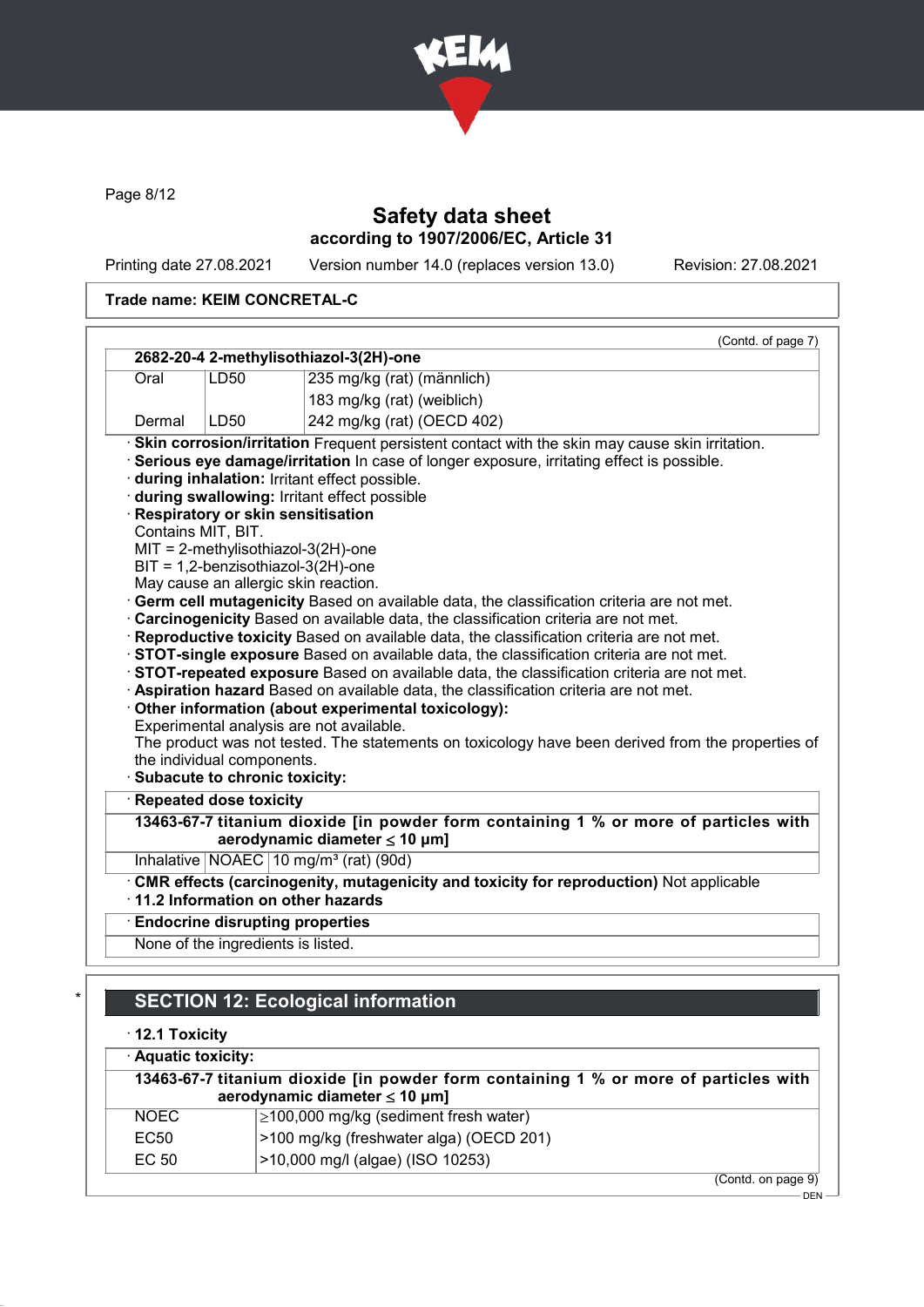

Page 9/12

# Safety data sheet according to 1907/2006/EC, Article 31

Printing date 27.08.2021 Version number 14.0 (replaces version 13.0) Revision: 27.08.2021

### Trade name: KEIM CONCRETAL-C

|                              | (Contd. of page 8)                                                                                                                                       |  |  |  |
|------------------------------|----------------------------------------------------------------------------------------------------------------------------------------------------------|--|--|--|
|                              | >10,000 mg/l (marine fish) (OECD 203)<br>LC 50                                                                                                           |  |  |  |
|                              | >1,000 mg/l (freshwater fish) (EPA-540/9-85-006)                                                                                                         |  |  |  |
|                              | >1,000 mg/l (daphnia) (OECD 202)                                                                                                                         |  |  |  |
|                              | 2682-20-4 2-methylisothiazol-3(2H)-one                                                                                                                   |  |  |  |
| <b>NOEC</b>                  | 2.1 mg/l (fish) (33d)                                                                                                                                    |  |  |  |
|                              | 0.04 mg/l (daphnia) (21d)                                                                                                                                |  |  |  |
| EC 50/72 h                   | 0.158 mg/l (algae) (OECD 201)                                                                                                                            |  |  |  |
| LC 50/96 h                   | 4.77 mg/l (Oncorhynchus mykiss) (OECD 203)                                                                                                               |  |  |  |
| LC 50/48h                    | 0.93-1.9 mg/l (daphnia)                                                                                                                                  |  |  |  |
|                              | LC50/EC50/IC50 <1 mg/l (fish)                                                                                                                            |  |  |  |
|                              | · 12.2 Persistence and degradability No further relevant information available.                                                                          |  |  |  |
| Other information:           |                                                                                                                                                          |  |  |  |
|                              | Elimination in biological waste water treatment plants is effected by flocculation, precipitation and                                                    |  |  |  |
| adsorption on sewage sludge. | · 12.3 Bioaccumulative potential No further relevant information available.                                                                              |  |  |  |
|                              | . 12.4 Mobility in soil No further relevant information available.                                                                                       |  |  |  |
|                              | 12.5 Results of PBT and vPvB assessment                                                                                                                  |  |  |  |
| · PBT: Not applicable        |                                                                                                                                                          |  |  |  |
| · vPvB: Not applicable       |                                                                                                                                                          |  |  |  |
|                              | 12.6 Endocrine disrupting properties                                                                                                                     |  |  |  |
| 12.7 Other adverse effects   | The product does not contain substances with endocrine disrupting properties.                                                                            |  |  |  |
|                              | Other information: Pretreat waste water with help of precipitation.                                                                                      |  |  |  |
|                              | · Additional ecological information:                                                                                                                     |  |  |  |
| · AOX-indication:            |                                                                                                                                                          |  |  |  |
|                              | Due to the substance of content which do not include organic jointed halogens, the product can not<br>take influence on the AOX-load of the waste water. |  |  |  |
|                              | According to the formulation contains the following heavy metals and compounds from the                                                                  |  |  |  |
| EU guideline NO. 2006/11/EC: |                                                                                                                                                          |  |  |  |
|                              | The product contains TiO2.                                                                                                                               |  |  |  |
|                              | · General notes:<br>Do not allow product to reach ground water, water course or sewage system.                                                           |  |  |  |
|                              | Water hazard class 1 (German Regulation) (Self-assessment): slightly hazardous for water                                                                 |  |  |  |
|                              | At present there are no ecotoxicological assessments.                                                                                                    |  |  |  |
|                              | The statements on ecotoxicology have been derived from the properties of the individual                                                                  |  |  |  |
| components.                  |                                                                                                                                                          |  |  |  |
|                              |                                                                                                                                                          |  |  |  |
|                              | <b>SECTION 13: Disposal considerations</b>                                                                                                               |  |  |  |
|                              |                                                                                                                                                          |  |  |  |

## · 13.1 Waste treatment methods

· Recommendation Must not be disposed with household garbage. Do not allow product to reach sewage system. Disposal must be made according to official regulations.

(Contd. on page 10)

– DEN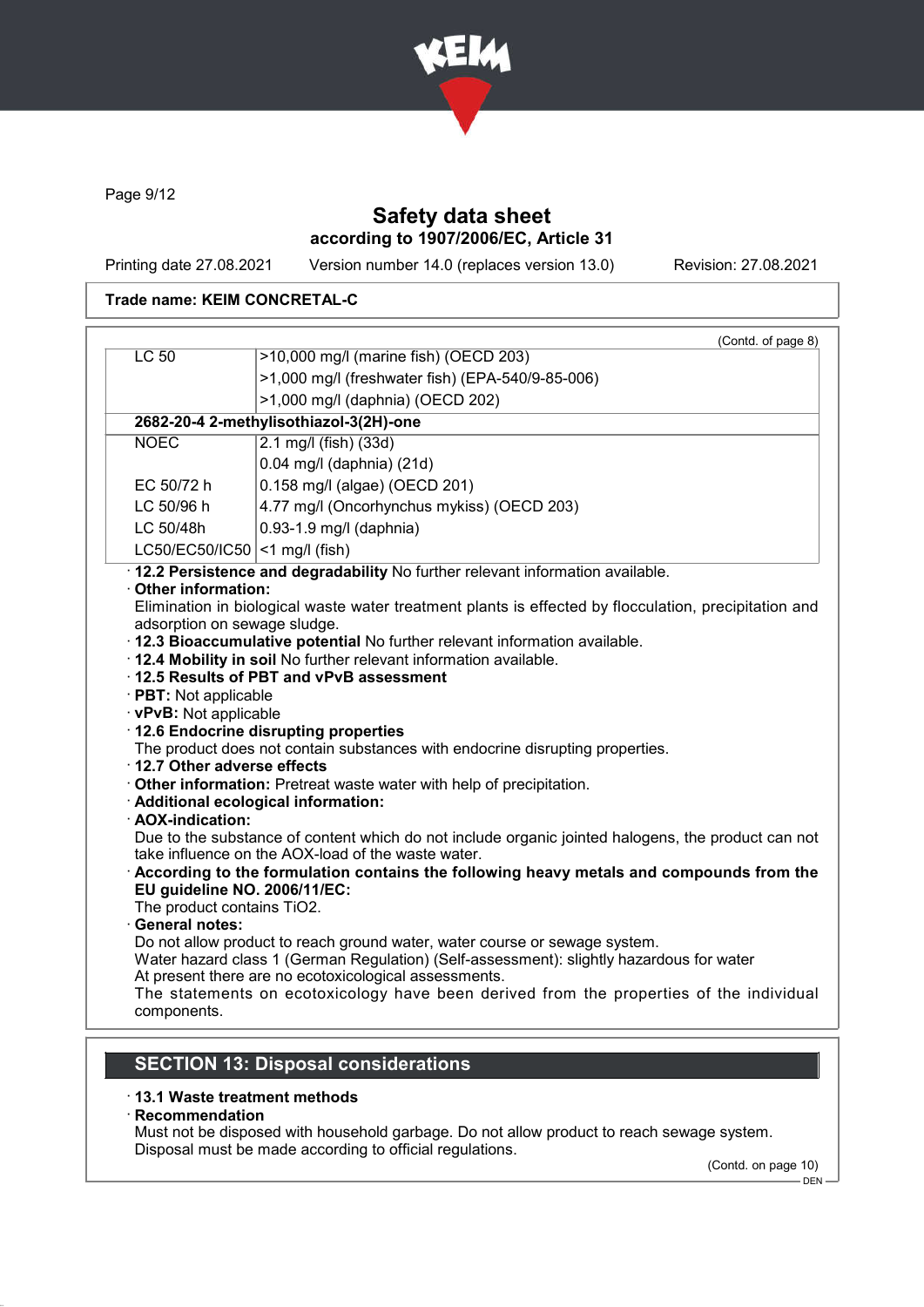

Page 10/12

# Safety data sheet according to 1907/2006/EC, Article 31

Printing date 27.08.2021 Version number 14.0 (replaces version 13.0) Revision: 27.08.2021

(Contd. of page 9)

#### Trade name: KEIM CONCRETAL-C

#### · European waste catalogue

08 01 11\* waste paint and varnish containing organic solvents or other hazardous substances

· Uncleaned packaging:

· Recommendation: Disposal must be made according to official regulations.

· Recommended cleansing agents: Water, if necessary with cleansing agents.

# **SECTION 14: Transport information**

| 14.1 UN number or ID number<br>· ADR, IMDG, IATA                                         | Void           |  |
|------------------------------------------------------------------------------------------|----------------|--|
| 14.2 UN proper shipping name<br>· ADR, IMDG, IATA                                        | Void           |  |
| 14.3 Transport hazard class(es)                                                          |                |  |
| · ADR, IMDG, IATA<br>· Class                                                             | Void           |  |
| ⋅ 14.4 Packing group<br>· ADR, IMDG, IATA                                                | Void           |  |
| ⋅14.5 Environmental hazards:<br>· Marine pollutant:                                      | No.            |  |
| 14.6 Special precautions for user                                                        | Not applicable |  |
| 14.7 Maritime transport in bulk according to<br><b>IMO instruments</b><br>Not applicable |                |  |
| · UN "Model Regulation":                                                                 | Void           |  |
|                                                                                          |                |  |

## **SECTION 15: Regulatory information**

· 15.1 Safety, health and environmental regulations/legislation specific for the substance or mixture

· Labelling according to Regulation (EC) No 1272/2008

For information on labelling please refer to section 2 of this document.

· Directive 2012/18/EU

· Named dangerous substances - ANNEX I None of the ingredients is listed.

· Seveso category Not applicable

· Qualifying quantity (tonnes) for the application of lower-tier requirements Not applicable

· Qualifying quantity (tonnes) for the application of upper-tier requirements Not applicable · LIST OF SUBSTANCES SUBJECT TO AUTHORISATION (ANNEX XIV)

None of the ingredients is listed.

(Contd. on page 11)

DEN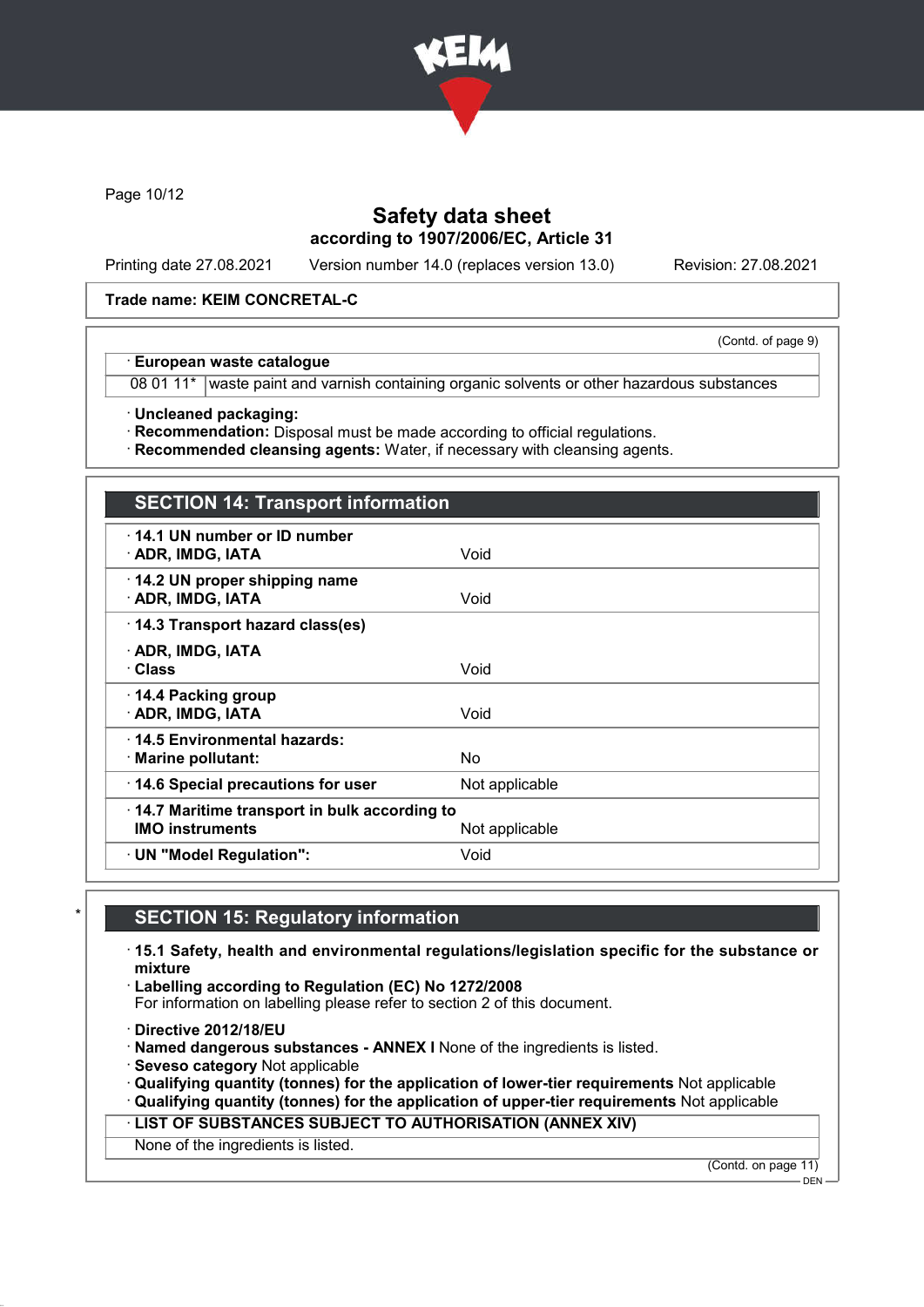

Page 11/12

## Safety data sheet according to 1907/2006/EC, Article 31

Printing date 27.08.2021 Version number 14.0 (replaces version 13.0) Revision: 27.08.2021

### Trade name: KEIM CONCRETAL-C

(Contd. of page 10) DIRECTIVE 2011/65/EU on the restriction of the use of certain hazardous substances in electrical and electronic equipment – Annex II

None of the ingredients is listed.

**REGULATION (EU) 2019/1148** 

Annex I - RESTRICTED EXPLOSIVES PRECURSORS (Upper limit value for the purpose of licensing under Article 5(3))

None of the ingredients is listed.

#### Annex II - REPORTABLE EXPLOSIVES PRECURSORS

None of the ingredients is listed.

· National regulations:

- · Waterhazard class: Water hazard class 1 (Self-assessment): slightly hazardous for water.
- · Other regulations, limitations and prohibitive regulations
- · Substances of very high concern (SVHC) according to REACH, Article 57 Not applicable
- · Product-Code/Giscode: BSW50
- · 15.2 Chemical safety assessment: A Chemical Safety Assessment has not been carried out.

## SECTION 16: Other information

This information is based on our present knowledge. However, this shall not constitute a guarantee for any specific product features and shall not establish a legally valid contractual relationship.

#### **Relevant phrases**

- H301 Toxic if swallowed.<br>H302 Harmful if swallowe
- H302 Harmful if swallowed.<br>H311 Toxic in contact with s
- H311 Toxic in contact with skin.<br>H314 Causes severe skin burns
- Causes severe skin burns and eye damage.
- H315 Causes skin irritation.
- H317 May cause an allergic skin reaction.
- H318 Causes serious eye damage.
- H330 Fatal if inhaled.
- H351 Suspected of causing cancer.
- H400 Very toxic to aquatic life.
- H410 Very toxic to aquatic life with long lasting effects.
- H411 Toxic to aquatic life with long lasting effects.
- EUH071 Corrosive to the respiratory tract.

· Department issuing SDS: KEIMFARBEN Germany, Product safety department

· Version number of previous version: 13.0

#### Abbreviations and acronyms:

ADR: Accord relatif au transport international des marchandises dangereuses par route (European Agreement Concerning the International Carriage of Dangerous Goods by Road)

- IMDG: International Maritime Code for Dangerous Goods IATA: International Air Transport Association
- GHS: Globally Harmonised System of Classification and Labelling of Chemicals

EINECS: European Inventory of Existing Commercial Chemical Substances

ELINCS: European List of Notified Chemical Substances

CAS: Chemical Abstracts Service (division of the American Chemical Society)

TRGS: Technische Regeln für Gefahrstoffe (Technical Rules for Dangerous Substances, BAuA, Germany)

(Contd. on page 12)